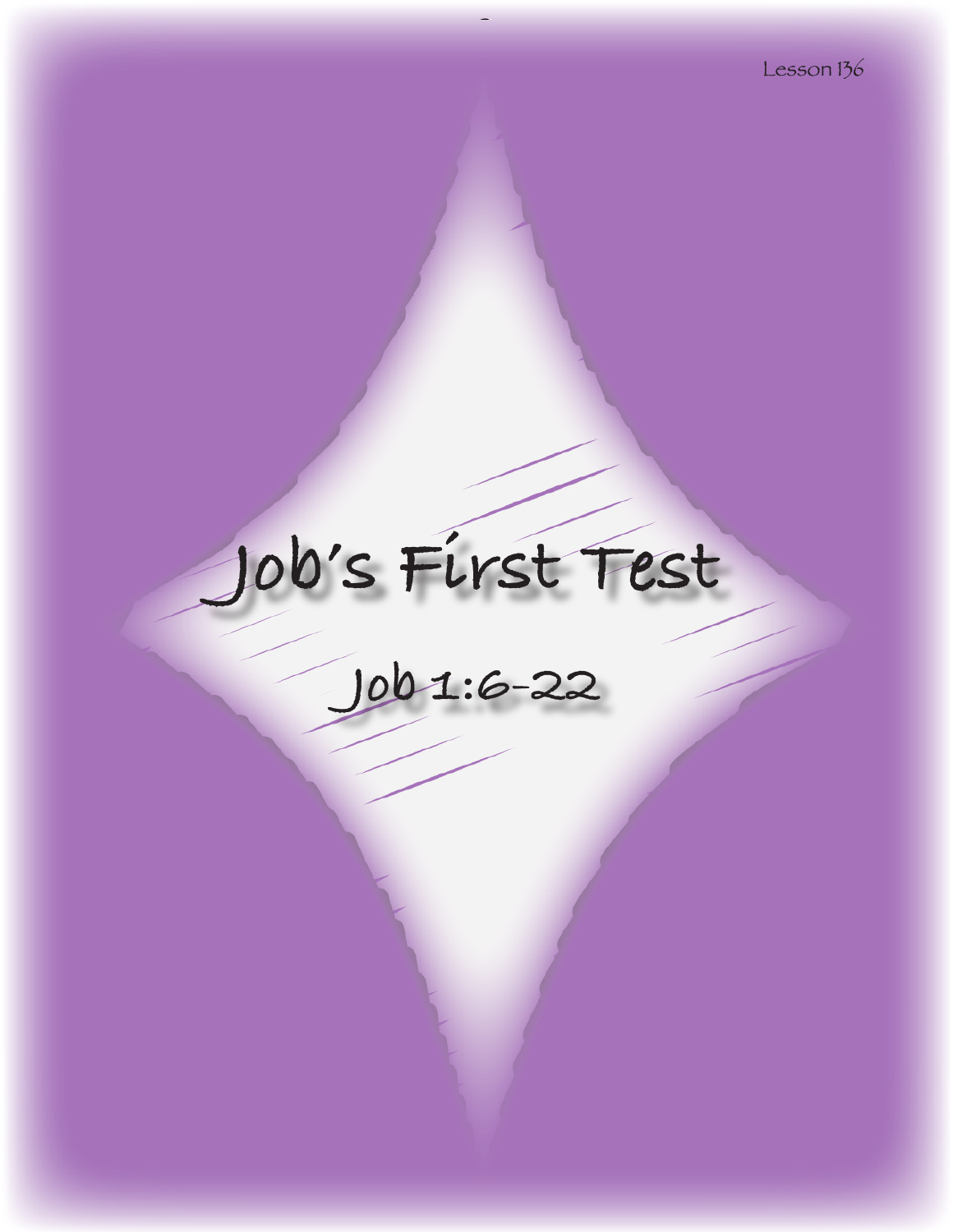# MEMORY VERSE

JOB 1:22 "In all this Job did not sin nor charge God with wrong."

# WHAT YOU WILL NEED:

A small slip of paper, a pencil and a balloon for each child.

Red, green and white construction paper (enough for each child), scissors, glue sticks, and markers.

Several blindfolds (socks or old pieces of cloth).

# ATTENTION GETTER!

# Stomp the Snake!

Satan desires to destroy us; but, he can only do what God allows him to do. This activity will help us to remember that with God's power, we can stomp on our enemy–Satan.

Luke 10:18-19 says, "And He said to them, 'I saw Satan fall like lightning from heaven. Behold, I give you the authority to trample on serpents and scorpions, and over all the power of the enemy, and nothing shall by any means hurt you.'" Give each child a small slip of paper, a pencil and a balloon. Tell the children to write one of the following words on the paper: "snake," "scorpions," or "enemy's power." Have them roll up the paper and insert them into the balloons. You will need to assist younger children with spelling. Blow up the balloons and tie them off.

Have the children throw the balloons into the middle of the floor. Allow the children to pop as many balloons as they can by stomping on them. Ask the children to help clean up the room.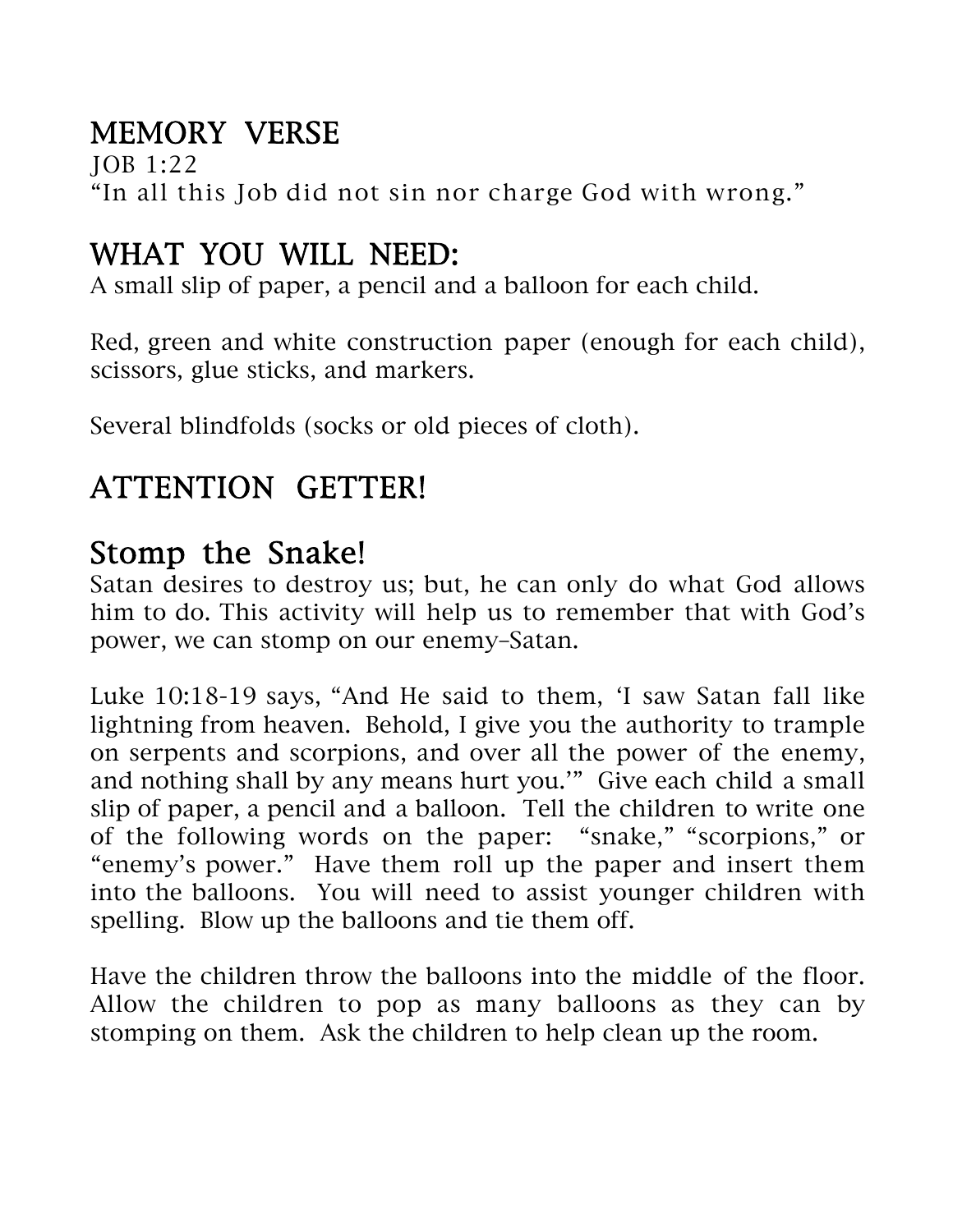# LESSON TIME!

Have you ever seen the damage that can be caused by a hurricane or a flood? Perhaps, you have seen the destruction these storms can cause on a television news show. Things can get "turned upside down" in a flood or hurricane. However, like Jesus' parable about the wise person who builds their house upon a rock, houses with strong foundations withstand storms. The foundation of any building is critical. It must be deep enough and solid enough to withstand the structural stresses placed upon it.

In our last lesson, we introduced Job. Job was blameless, upright; he feared God and shunned evil. His heart and mind were fixed on following God and His ways. He had a good foundation, like the wise man who built his house upon the rock. This good foundation would be necessary as he faced the storms ahead.

 $IOB 1:6-7$ Now there was a day when the sons of God came to present themselves before the LORD, and Satan also came among them.

And the LORD said to Satan, "From where do you come?" So Satan answered the LORD and said, "From going to and fro on the earth, and from walking back and forth on it."

The angels are presenting themselves before the throne of God. God allowed Satan to come before Him. Satan, originally an important angel of God, became corrupt through his own pride and rebelled against God. As an adversary to God, Satan seeks to keep people from God's salvation through Jesus Christ and to hinder God's children (1 Peter 5:8-9). He has been called the accuser of God's people (Revelation 12:10). Though Satan tries to hinder God's work, he remains limited by God's power and can do only what he is permitted to do.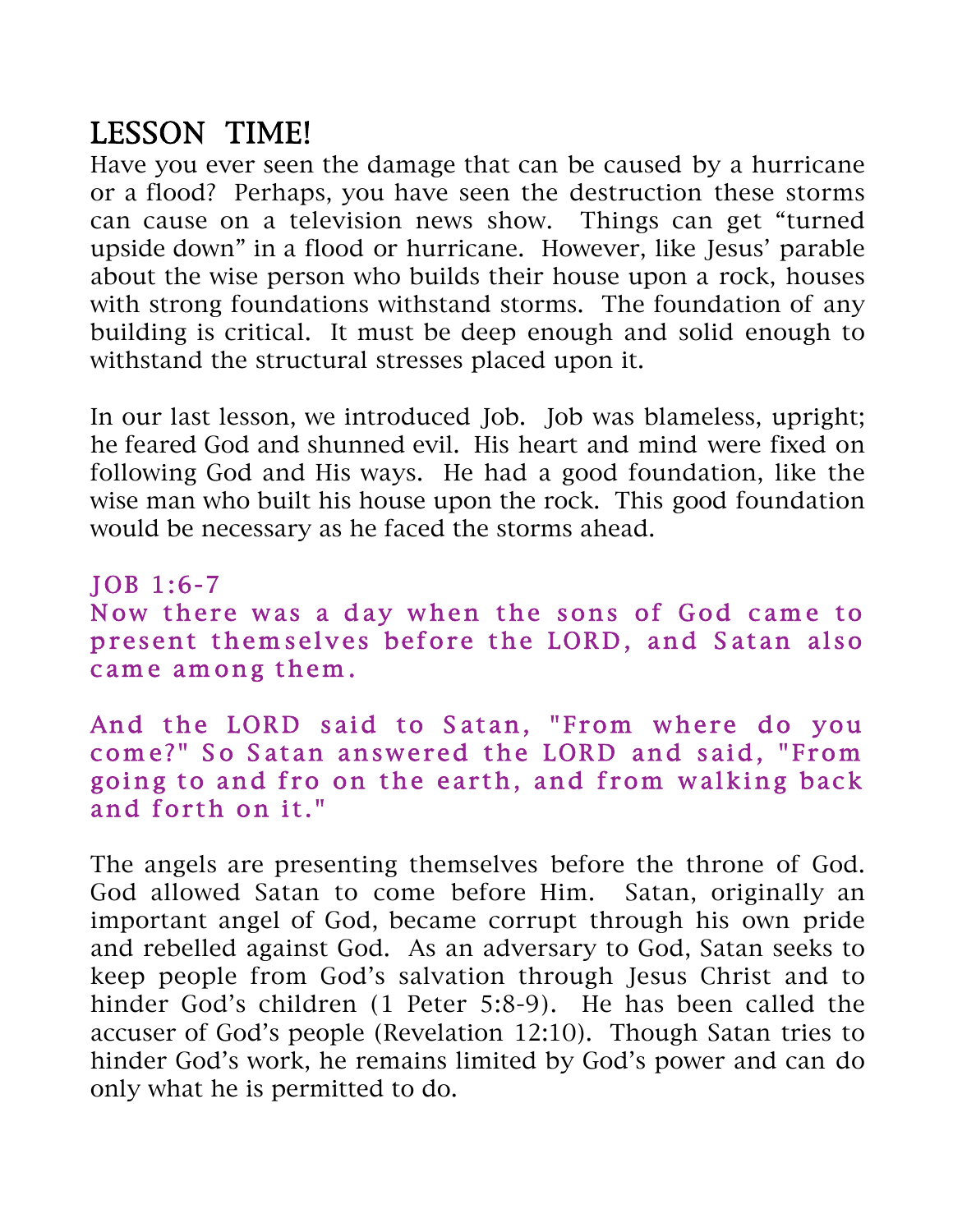Satan's response to the Lord's question tells us that Satan is real and active on earth. Knowing this about Satan should cause us to remain close to God, for God is greater. 1 John 4:4 states, "You are of God, little children, and have overcome them, because He who is in you is greater than he who is in the world."

 $JOB 1:8$ Then the LORD said to Satan, "Have you considered My servant Job, that there is none like him on the earth, a blameless and upright man, one who fears God and shuns evil?"

The Lord asks Satan if he has considered His servant Job. Job, a man of deep godly character, stood out among the people of earth. Note: God called Job, His servant--Job had purposed in his heart to walk in submission to God, following all His ways. It was quite an honor to be called God's servant, putting Job in the same company as Moses and King David, whom He also called servants (Numbers 12:7-8, 2 Samuel 7:5). Faithfulness pleases God.

Would God call you His servant? Have you given God control of your life? If you are His servant, you will desire to please Him. May we commit this day to serve God with our whole hearts.

JOB 1:9-12 So Satan answered the LORD and said, "Does Job fear God for nothing?

"Have You not made a hedge around him, around his hous ehold, and around all that he has on every side? You have blessed the work of his hands, and his possessions have increased in the land.

"But now, stretch out Your hand and touch all that he has, and he will surely curse You to Your face!"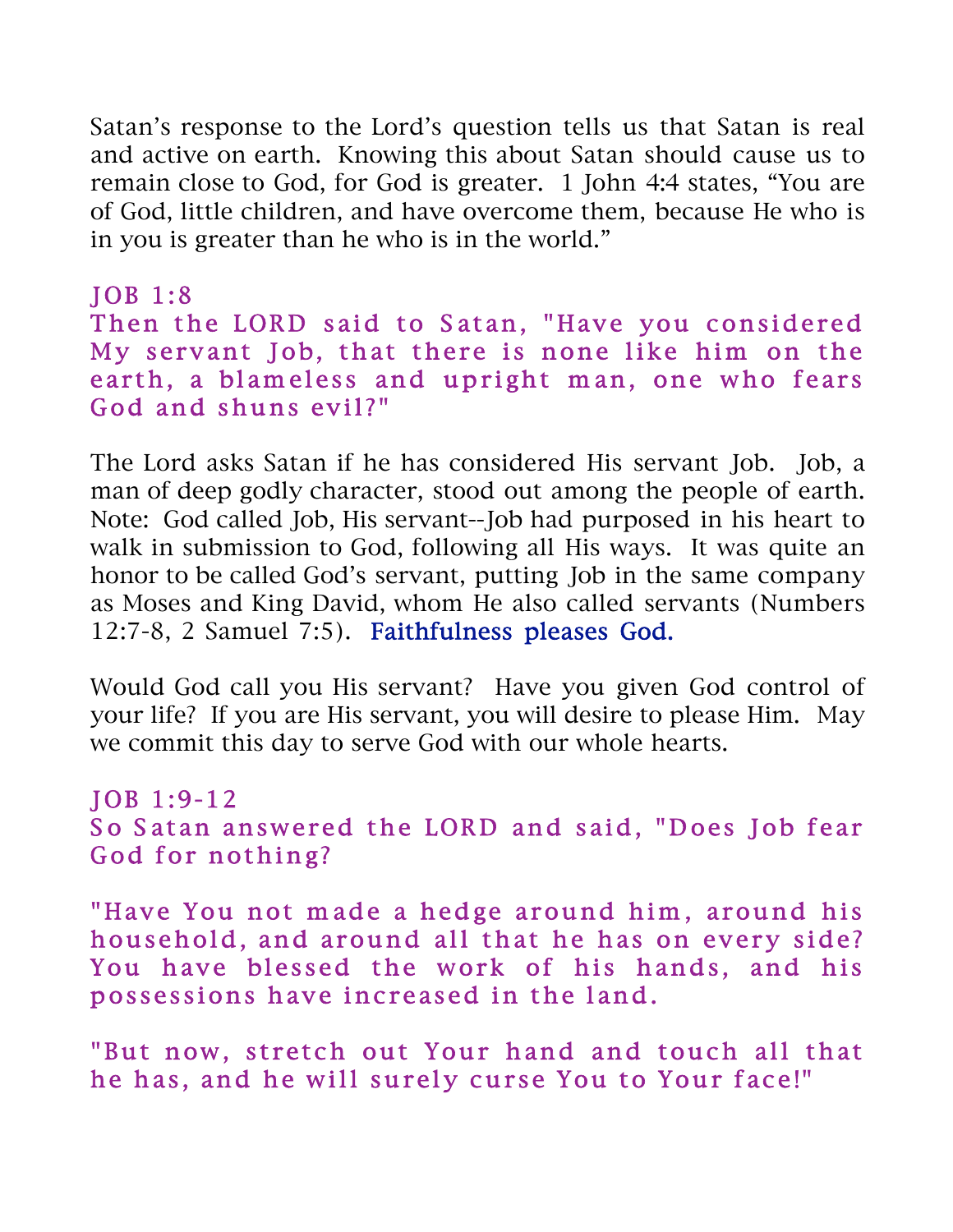#### And the LORD said to Satan, "Behold, all that he has is in your power; only do not lay a hand on his person." So Satan went out from the presence of the LORD.

Satan had considered Job. In fact, the word "considered" in Hebrew is actually a military term, one a general would use to describe his careful study of the enemy in order to develop a strategy whereby he might attack and destroy. Satan had not only considered Job, but had carefully studied Job. He accused Job's motives. Satan could not deny that he was a righteous man, but Satan concluded that he was righteous only because he had no reason to turn against God. Job was a wealthy man. Satan desired to prove that Job worshipped God not out of love, but because God blessed Him greatly.

Satan suggested that God remove the hedge of protection around Job, surmising that if he were allowed to destroy everything Job owned, surely Job would curse God. Not only was Satan accusing Job of unfaithfulness, he was attacking the integrity of God, suggesting that the only way He can get people to worship Him is to promise them wealth. God knew Job's heart. By allowing Satan to attack Job, He could silence Satan, and at the same time, deepen Job's relationship with Him.

It is good to note there was a hedge around Job! God was in control. God puts limitations on what Satan can do. Satan was given permission to do what he desired with Job's possessions, but he was not to harm him.

Job, a righteous man who had been greatly blessed, was a perfect target for Satan. Any person who is committed to God can expect Satan's attacks. Satan, who hates God, hates God's people as well. But, just as God put a hedge around Job, God has a hedge around us. Satan can do nothing without God's permission, and we can overcome his attacks through God's power.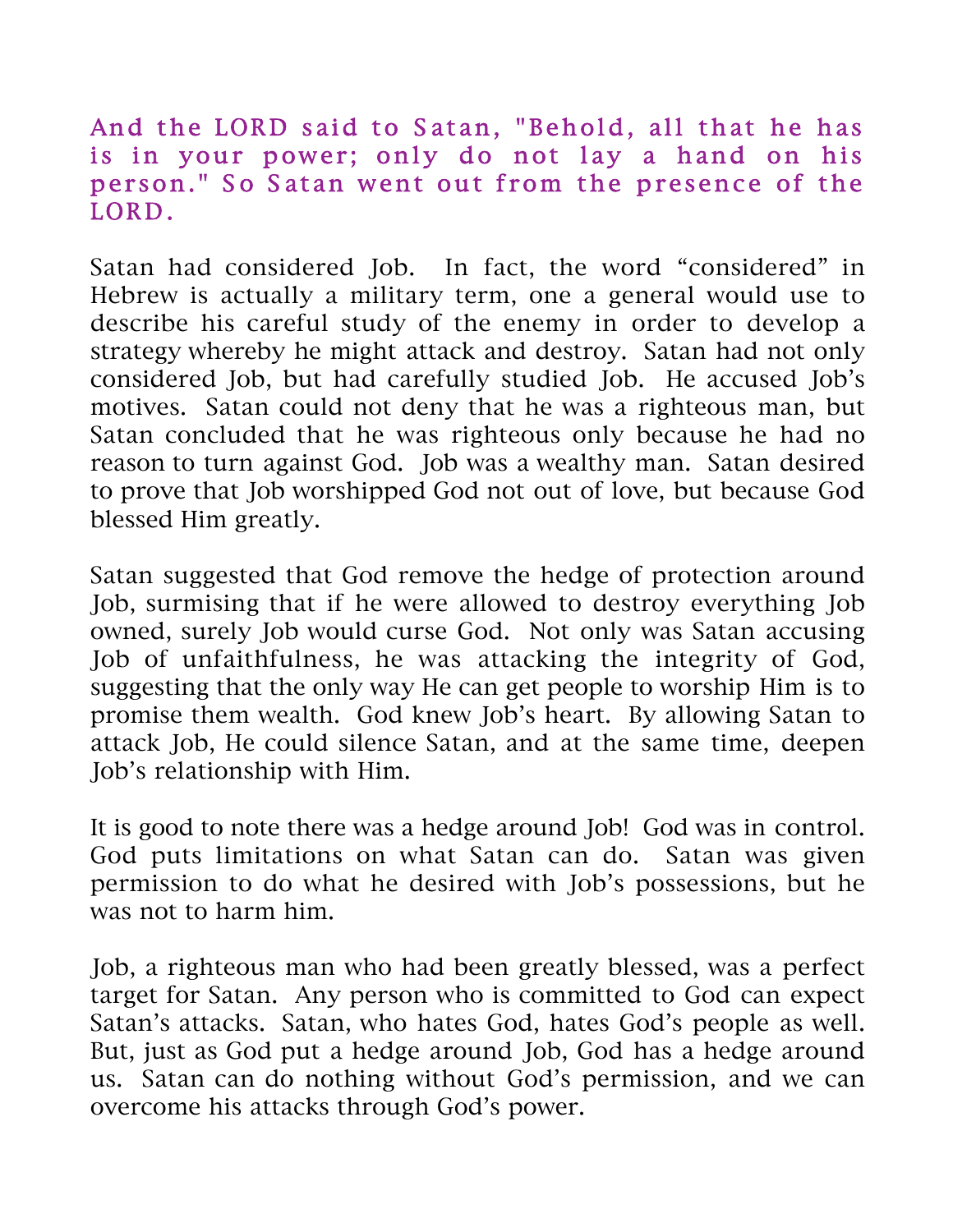Satan accused Job of having selfish motives in serving God. Could that be true of us? Are we following God because everything is going well or because we are getting what we want? May we examine ourselves. May we serve God out of a genuine love and adoration for who He is, not the benefits He gives.

# Hitting the Bull's Eye

This craft will help us to remember that even though the enemy may try to throw some fiery darts at us, we do not have to worry because Jesus is at the center of our hearts. You will need red, green, and white construction paper, scissors, glue sticks, and markers.

Cut out various size rings to make a target. Alternate between red and white construction paper. The rings should be approximately 1" wide. Each ring will be smaller until you reach the center. You may want to do the cutting before the start of class (you will need enough for each child in your class). Using a green sheet of construction paper as a background, allow the children to glue rings, alternating color to make a target. In the center of the target have the children cut out a heart shape and glue it. In the heart, write Job 1:22 (today's memory verse). Allow the children to decorate their craft.

Remind the children that even though Satan shot some very bad darts at Job, he still trusted in the Lord. When we have Jesus and His Word in our hearts, we can withstand any darts that Satan might try to shoot at us.

JOB 1:13-19 Now there was a day when his sons and daughters were eating and drinking wine in their oldest brother's house;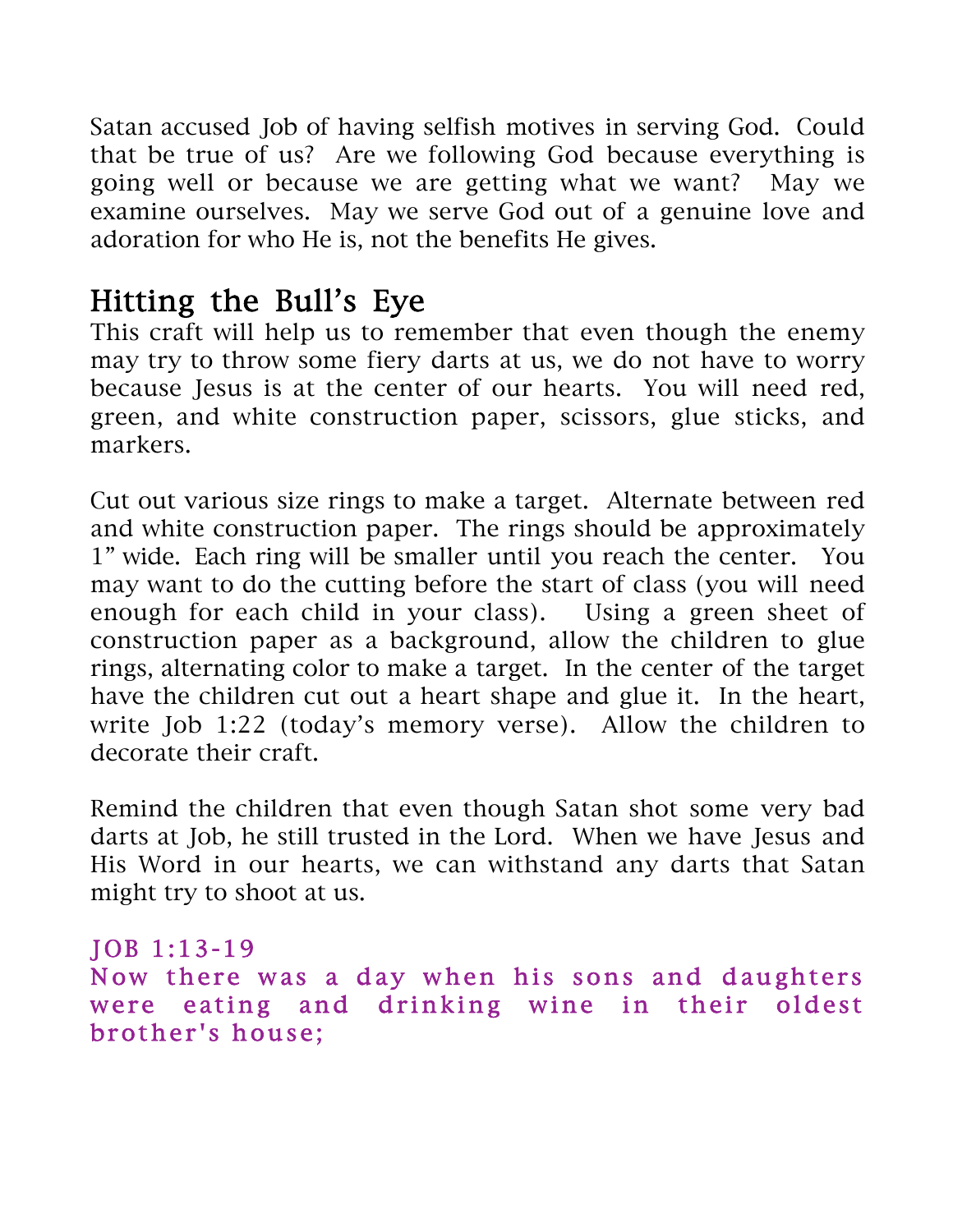and a messenger came to Job and said, "The oxen were plowing and the donkeys feeding beside them,

" when the Sabeans raided them and took them away; indeed they have killed the servants with the edge of the sword; and I alone have escaped to tell you!"

While he was still speaking, another also came and said, "The fire of God fell from heaven and burned up the sheep and the servants, and consumed them; and I alone have escaped to tell you!"

While he was still speaking, another also came and said, "The Chaldeans formed three bands, raided the camels and took them away, yes, and killed the servants with the edge of the sword; and I alone have escaped to tell you!"

While he was still speaking, another also came and said, "Your sons and daughters were eating and drinking wine in their oldest brother's house,

"and suddenly a great wind came from across the wilderness and struck the four corners of the house, and it fell on the young people, and they are dead; and I alone have escaped to tell you!"

Satan began his assault very quickly. Satan used both human and natural forces to assault Job's family and possessions. Job, while still stunned with news of one loss, was suddenly stunned with another. Satan used wicked men to carry out his wicked scheme. Like puppets over the hand of Satan, they stole everything that Job possessed, while slaughtering his servants. Their attacks were swift and brutal. A great wind struck the house where Job's beloved sons and daughters were dining; all were killed when the house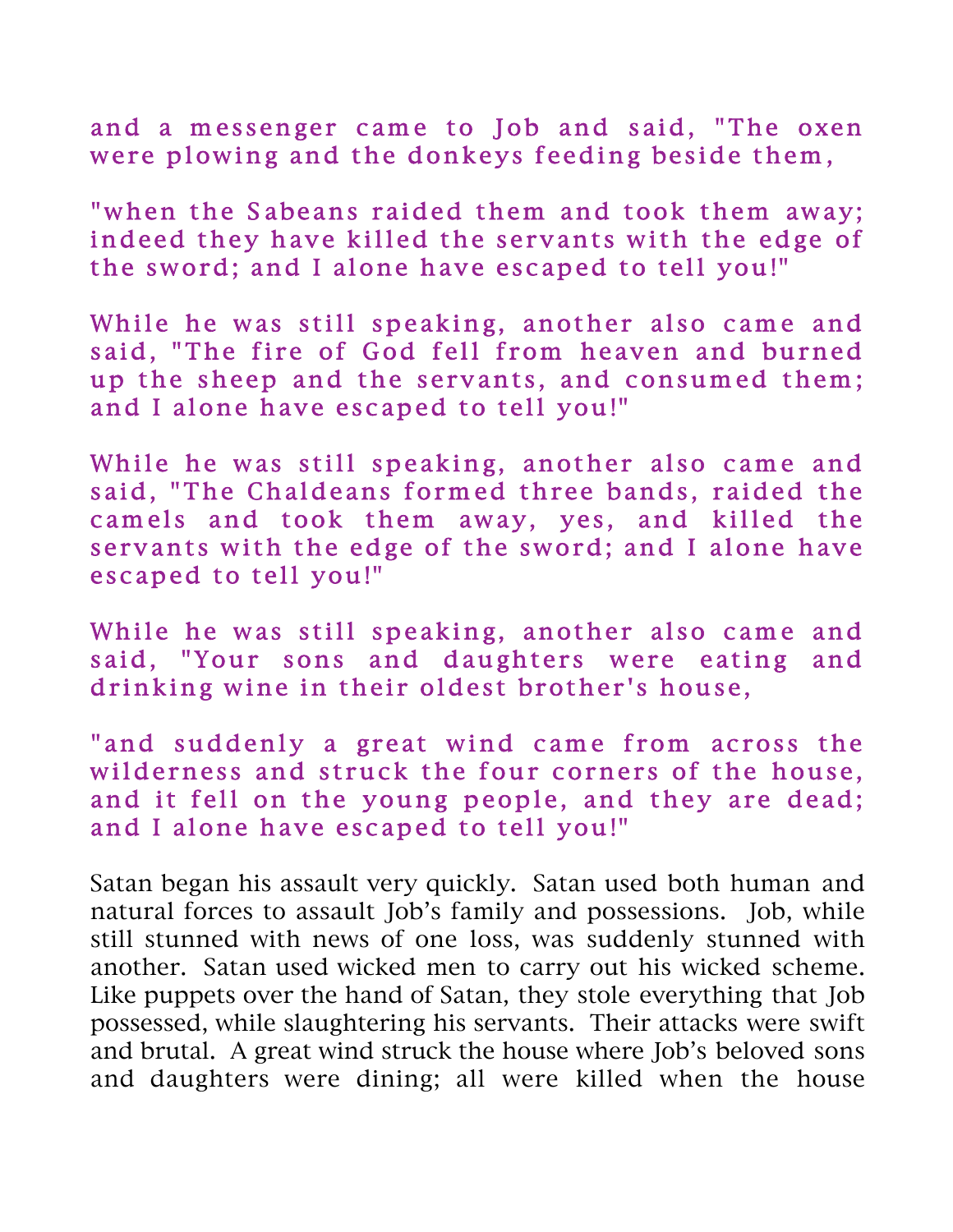collapsed. In a short period of time, Job had fallen from wealth and prosperity to grief and poverty. Would his faithfulness to God turn to bitterness?

The age-old question arises, "Why do bad things happen to good people?" It's hard to understand why good people have to go through terrible trials. Job, of all people, did not deserve such calamity, yet it happened to him. But, it is God who designs what we go through; and we decide how we go through it. We can rest on what we do understand. God loves us! God is for us! If God is for us, it does not matter who is against us (Roman 8:31). All things are working together for God's good purpose in our lives (Romans 8:28).

#### JOB 1:20-21

```
Then Job arose, tore his robe, and shaved his head;
and he fell to the ground and worshiped.
```
And he said: "Naked I came from my mother's womb, and naked shall I return there. The LORD gave, and the LORD has taken away; blessed be the name of the LORD."

Job was struck with overwhelming grief. The children whom he loved so much were now dead. Job tore his robe to express the deep pain in his heart and shaved his head to show his sorrow and remorse for his great loss.

Instead of turning away from God in adversity, he turned to God in adoration. Faithfulness pleases God. Job knew he had nothing left but God, and God would be enough for him.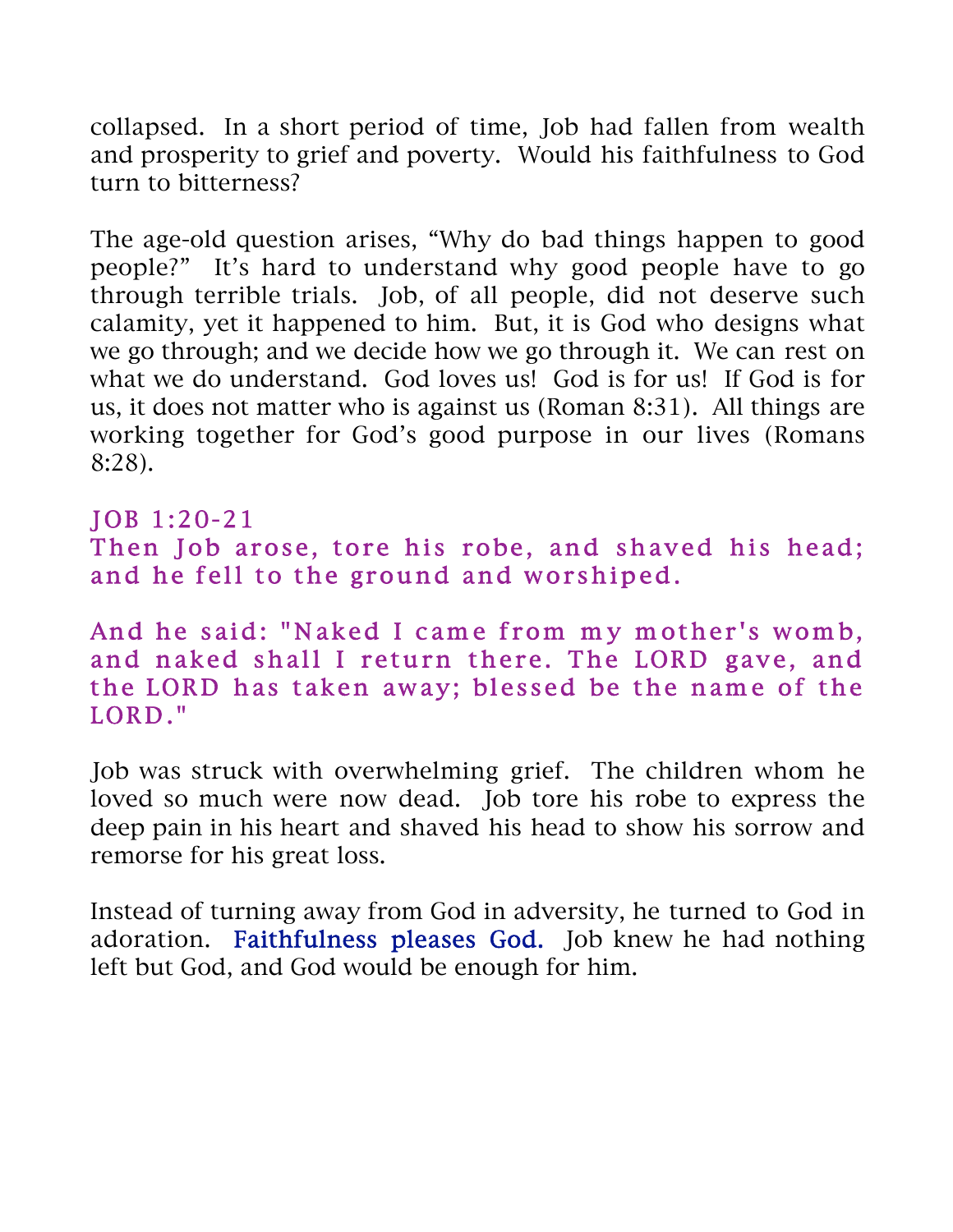Job had lost his possessions and family, but he remained faithful toward God. He acknowledged God was the Giver; it was His also to remove. Job passed the test and proved that people can love God for who He is, not for what He gives. Job's response proved Satan was totally wrong. He did not curse God; he acknowledged God as worthy of His praise.

### JOB 1:22 In all this Job did not sin nor charge God with w rong.

Job's testimony brought glory to God! Through this terrible tragedy, he remained faithful. Job did not sin or speak evil against his loving Creator. His humble worship at the moment of great loss and intense grief verified God's Words about Job's faithfulness and godly character. Faithfulness pleases God.

Quite a test Job underwent! How will we stand when put to the test? May we give good attention to our foundation and be fully anchored in the Lord and His Word. When the storms of life hit us and we do not understand; may we fall back on what we do understand—God loves us; He is for us. May we fix our eyes on Him and remain steady through life's hardships and trials. Romans 8:37 states, "Yet in all these things we are more than conquerors through Him who loved us." With God's help, we like Job, can be more than a conqueror! We can remain faithful and bring glory to God.

## Twirl & Trust

We can learn from Job that we need to trust in God, no matter what may be happening in our lives. Job put his faith in God even when he could not see what God was doing in his life.